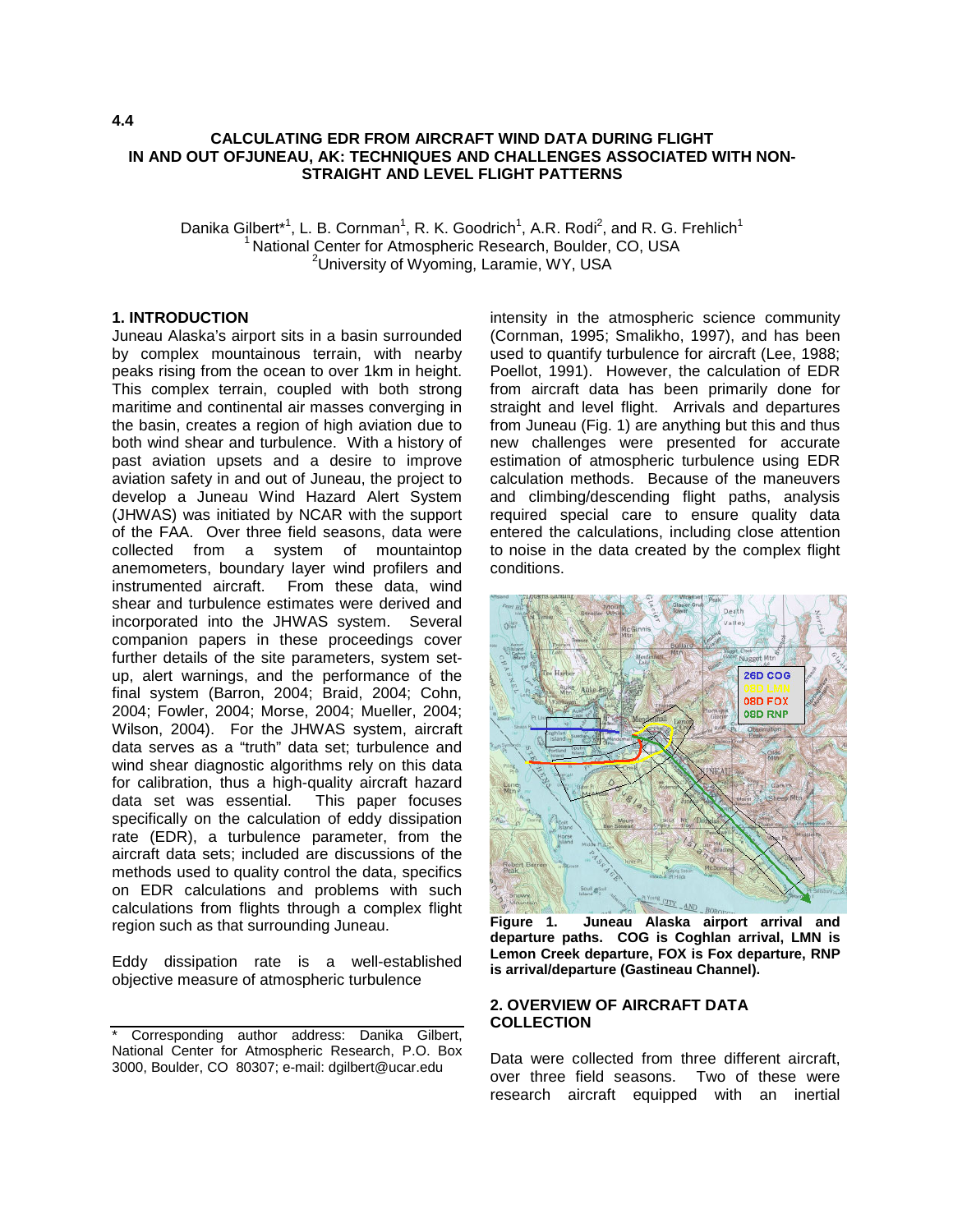navigation system (INS) and an analog data recording system. These two research planes recorded detailed environmental, physical, and geographical position information variables at a rate of 25Hz. The third aircraft was a contracted Boeing 737 equipped with a Quick Access Recorder (QAR), which recorded primary data at various update rates ranging from 8Hz to 1Hz.

The first of the two research aircraft, the University of North Dakota's Cessna Citation flew a total of 32 hours between February and April, 1998. The second, the University of Wyoming's King Air, flew for a total of 74 hours between December 1999 and March 2000. In 2003, the King Air again flew, along with the chartered B737-400 for a combined total of more than 60hrs. These two flew independently, as well as in dual aircraft flights, where one closely followed the other (for more details see Cohn et al. 2004). All raw aircraft data collected during the three field programs was then further processed to generate fields including three dimensional winds, of which the vertical wind was used for our EDR estimations.

## **3. EDDY DISSAPATION RATE (EDR) ESTIMATION**

Winds derived from the recorded aircraft data are in an inertial coordinate system. In order to meet the assumptions of the turbulence theory applied here, it was necessary to calculate wind components that are parallel and perpendicular to a displacement vector. If one were to assume the aircraft center is a point in space, its' movement in space over time defines the displacement vector. The parallel and perpendicular wind components are then computed relative to the displacement vector. Hence, our final coordinate system is thus: the along-track wind forward along the flight track and the first of the cross track components is parallel to the ground at a right angle to the alongtrack component and second cross track component perpendicular to the plane of the first two. This conversion to a "track" relative coordinate system is important when the aircraft is not flying a straight and level path.

The vertical wind (z-wind) data were then divided into small, overlapping windows for which an EDR estimate is derived. Window sizes were selected for each aircraft dataset such that the window corresponded to approximately 1km distance. Our calculations assume that the aircraft is moving at a constant speed within the window, which is a reasonable assumption for these data, as shown in Figure 2. For the research aircraft data sets (at 25Hz) EDR estimates were calculated from a sliding window of 256 data points, overlapping by 25 pts (1 sec). For the 8Hz B737 wind data, we used smaller window sizes: 128 pts with an 8 pt overlap (1 sec).



**Figure 2. Airspeed (m/s) for King Air and B737 aircraft, sample from 1 minute segment of data, equivalent to 5 non-overlapping windows.** 

For each window, a power spectra is computed, from which an EDR estimate (EDR  $^{2/3}$ ) is derived using a single parameter maximum likelihood model, assuming a −5/3 Komogorov power spectral form as described in Smalikho, 1997.

After examination of numerous spectra, we chose fixed cutoffs for each aircraft to avoid spectral points dominated by instrument noise at the highest frequencies, and where the spectra deviated from the assumed −5/3 slope at the lowest frequencies (Fig. 3).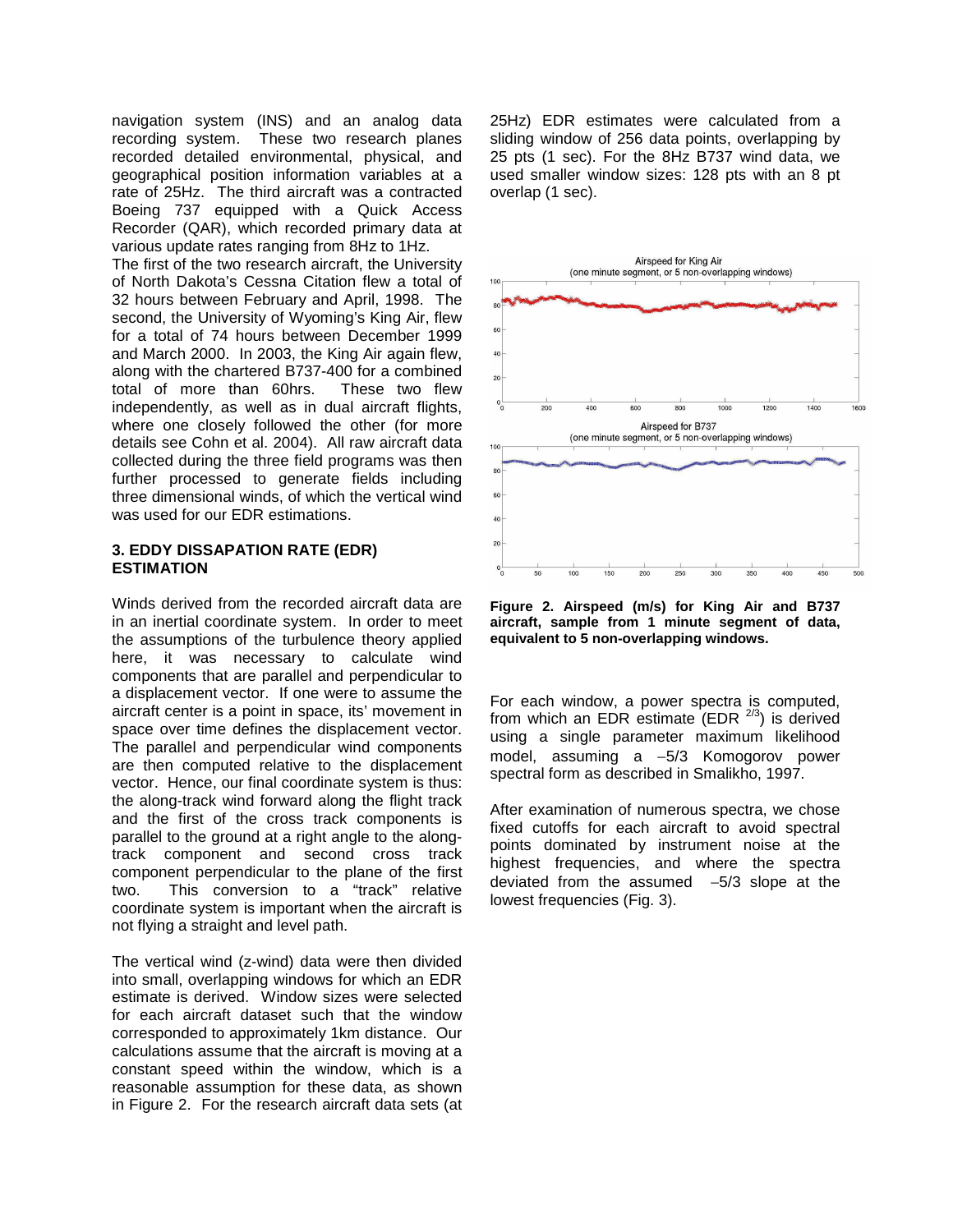

**Figure 3. Sample of King Air flight segment: spectral plot (top), timeseries (middle), lag plot (bottom). Points in blue are excluded from the fit to calculate EDR estimate, those in green are included.** 

### **4. TURBULENCE ON JUNEAU, ALASKA ARRIVAL/DEPARTURE PATHS**

The largest turbulence events during aircraft departure and arrivals in Juneau are primarily in regions where the aircraft was turning near terrain. Our largest turbulence encounters recorded during the three field seasons were in the area known as Lemon Creek (Fig. 4). Pilot reports at the time confirm the occurrence of high turbulence corresponding with the calculated EDR peaks. Other large turbulence disturbances occur not in turns, but at previous predicted regions in the Gastineau Channel (Fig. 5) and Fox departures, where the airflow is tumultuous under certain wind regimes. These regions of increased hazard were persistent over multiple flight passes through the same regions, and were consistent in location during similar wind regimes over different flight days. This was to be expected given that much of the turbulence was induced mechanically via the surrounding terrain.

EDR-V (cgs) ALL LC tracks



 $-10$ 0  $-15$   $-15$  $-10$ -5 Distance (km) **Figure 4. Spatial distribution of aircraft EDR (cgs** 

**units, all FY00 flights) estimates near Lemon Creek. Larger values are plotted over smaller values for clarity. Lower plot is a plan-view, upper plot is the projection of the same data onto a vertical plane going through the line shown in the lower plot.**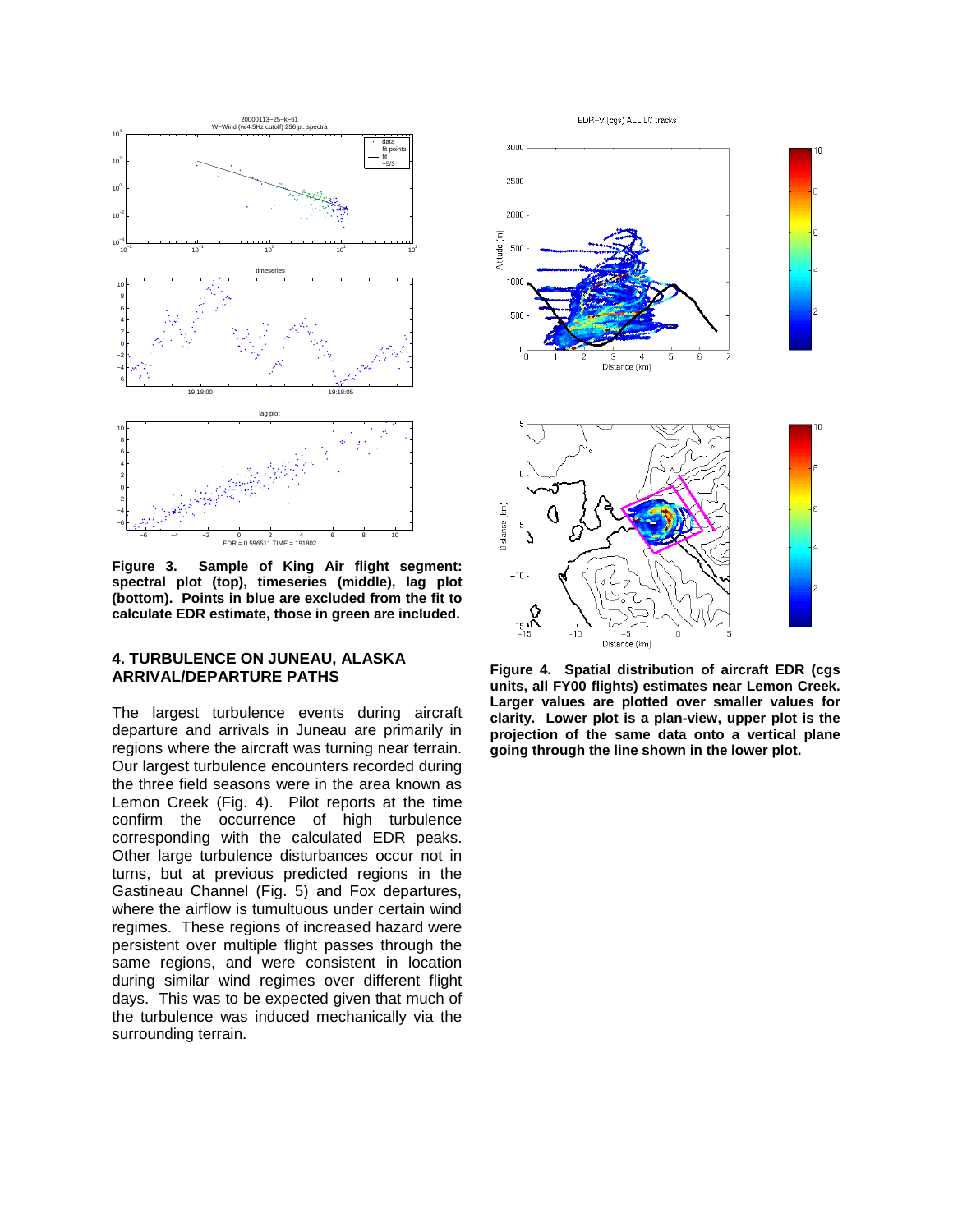EDR-V (cgs) 2000 Channel tracks



**Figure 5. Spatial distribution of aircraft EDR (cgs units, all FY00 flights) estimates in the Gastineau Channel. Larger values are plotted over smaller values for clarity. Plots are of the same configuration as in figure 4.** 

### **5. PROBLEMS AND CHALLENGES IN CALCULATING EDR FROM AIRCRAFT MEASURED WINDS**

Initial visual examination of the wind timeseries often revealed obvious outlier points. Closer examination of fields which enter into the wind calculations showed physically unreasonable fluctuations in fields such as altitude and airspeed (Fig. 6, altitude; Fig.7, airspeed outlier). As such, we chose to evaluate all of the aircraft wind data using an algorithm that looks for outlier points  $-$  a Least Squares Adaptive Polynomial (LSAP), also known as discounted least squares (Abraham and Ledolter, 1983). Any outliers detected by this algorithm were then physically examined to determine if they were indeed an egregious point or merely large but realistic fluctuations in the winds. Each data point was assigned a quality

control value that determined whether it would be included in the final data set. Once the data was visually inspected, EDR values were calculated as previously described. These quality control efforts were time consuming but essential to developing a good clean "truth" data set.

As we examined the resulting values between the research aircraft from the first to second field season, we noticed significantly more variable and larger EDR values in the turns from the Citation aircraft data than in the King Air data, even under similar wind regimes. It was determined that there was an uncorrectable problem with the Citation data streams which allows for accurate wind calculations. The Citation INS system lacked this timestamp, and efforts to try and match the INS to the analog system for the Citation aircraft were laborious (and depended on many factors, such as length of turn, wind speeds, and aircraft speed). Thus, data in the turns were deemed unusable for our turbulence estimates.



**Figure 6. Example of an unrealistic change in altitude, detected during LSAP analysis and visual inspection.** 



**Figure 7. Example of error in airspeed field, detected by LSAP and visual inspection.**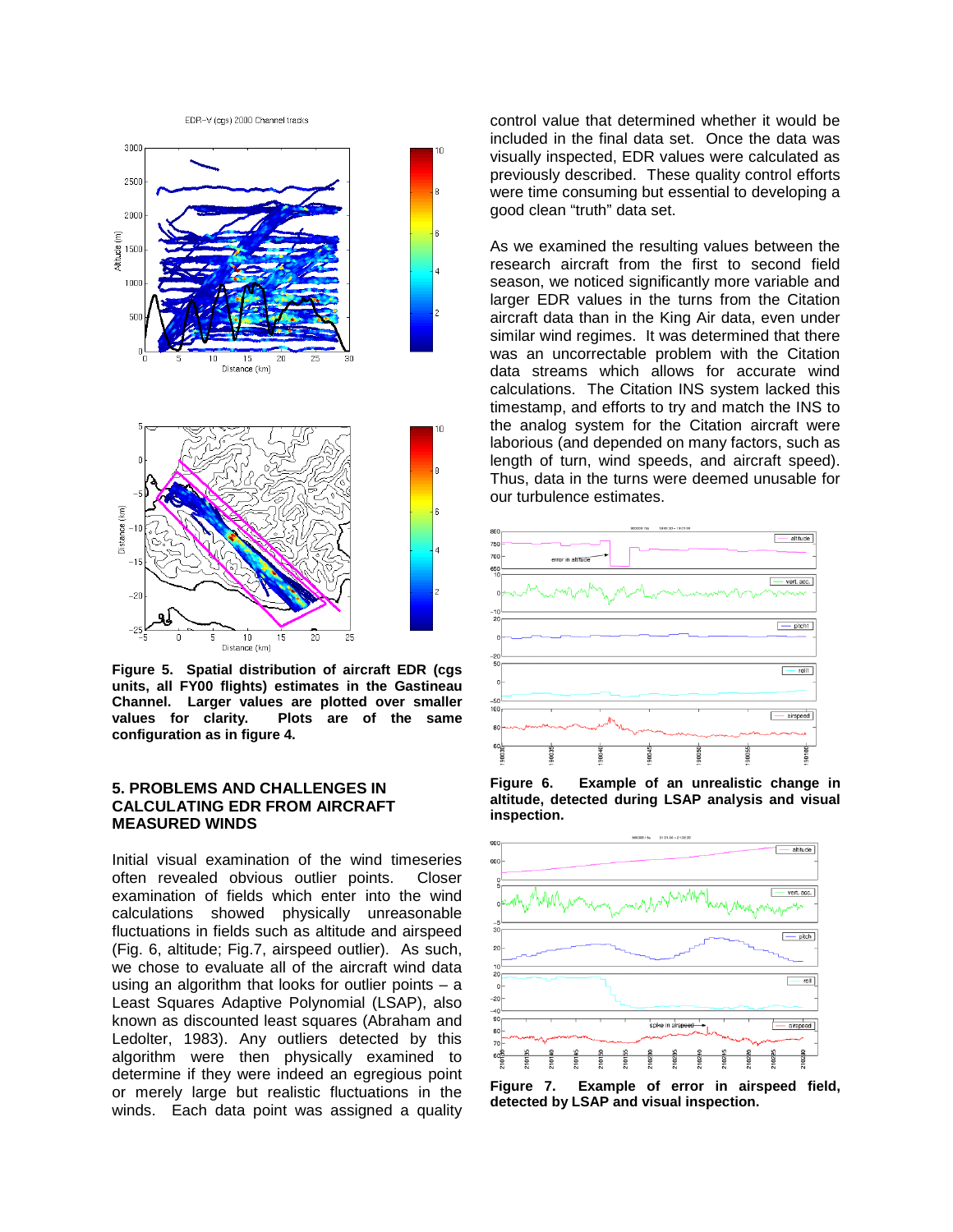Working with the King Air data set, we identified EDR values that seemed erroneously high, based on pilot reports and winds recorded by the wind profiler and anemometer systems. As we looked closer at the underlying data for these EDR estimates, we found little that looked suspicious. It was only when we examined energy spectra from these data did we notice a high frequency contamination of the data (Fig. 8). This contamination was not consistently present in the spectra, nor seemingly predictable. After a through examination of the raw data input into the wind calculations we were able to identify two fields which contained the high frequency contamination. The two fields were unrelated physically, but the measurement systems on the aircraft shared a common desiccant trap and pitot pressure lines. Apparently, the right combination of aircraft speed, head wind and attack angle generated an oscillation in the desiccant trap, which then propagated through the calculations to contaminate our the wind measurements. This contamination was easily removed by a slight adjustment in the frequencies we used to calculate EDR from the power spectra estimates.



**Figure 8. Segment of a King Air flight, showing spectral plot (top), timeseries (middle), and lag plot (bottom). Note the hump on the right side of the spectral plot (in blue, as compared to Figure 3.) – due to oscillation in desiccant trap. Green points are those included in the fit.** 

Initial comparisons of the FY 03 King Air turbulence estimates with the B737-400 showed reasonable agreement at times and poor agreement at others. Closer examination of dual flights down the Gastineau Channel revealed an error in the B737 wind calculations from the raw data. Once corrected, the two aircraft agreed more closely in the location and temporal placement of turbulence of similar magnitude. The B737 EDR data had a much greater variability than the King Air data, due to the lower resolution and quality of the data. Raw fields for the B737 were collected at different data rates, with the lowest used in the wind calculations at 4Hz. All fields going into the wind calculations were interpolated up to 8Hz, and then used in the wind calculations. Thus, the EDR estimates for this aircraft were less detailed and less reliable than the King Air data. However, they provided a useful means for comparison of the two aircrafts' response to turbulence. Pilot reports for the B737 were also useful for comparing the reactions of different aircraft to similar turbulent air regions.

In an effort to further check our turbulence estimates, we compared our calculated EDR (derived from the vertical winds) to the standard deviation of the measured vertical acceleration. Theoretically, EDR  $^{1/3}$  should be linearly related to the standard deviation of the vertical acceleration. Point-wise comparisons of these two turbulence estimators showed some outliers we had previously missed in the winds. Overall, there was good agreement between these two turbulence indicators. The final values of EDR were then used, in comparison with anemometer and wind profiler data, to develop the turbulence warning system, forming the backbone of the JHWAS system (Morse, 2004).

## **6. CONCLUSIONS**

Aircraft vertical wind data provide an excellent means of estimating atmospheric turbulence, even at non-cruising altitude, non-straight and level flight. However, data may require significant QC efforts to remove outlier points, and careful selection of spectral frequency cutoff values to ensure removal of any frequency specific contamination. In the Juneau project, if we had used the EDR values without careful QC work and careful selection of spectral cutoffs to eliminate noise, the truth data set would have contained a number of egregious EDR estimates. Without careful inspection of the data, we would not have realized many of the problems (such as the UND